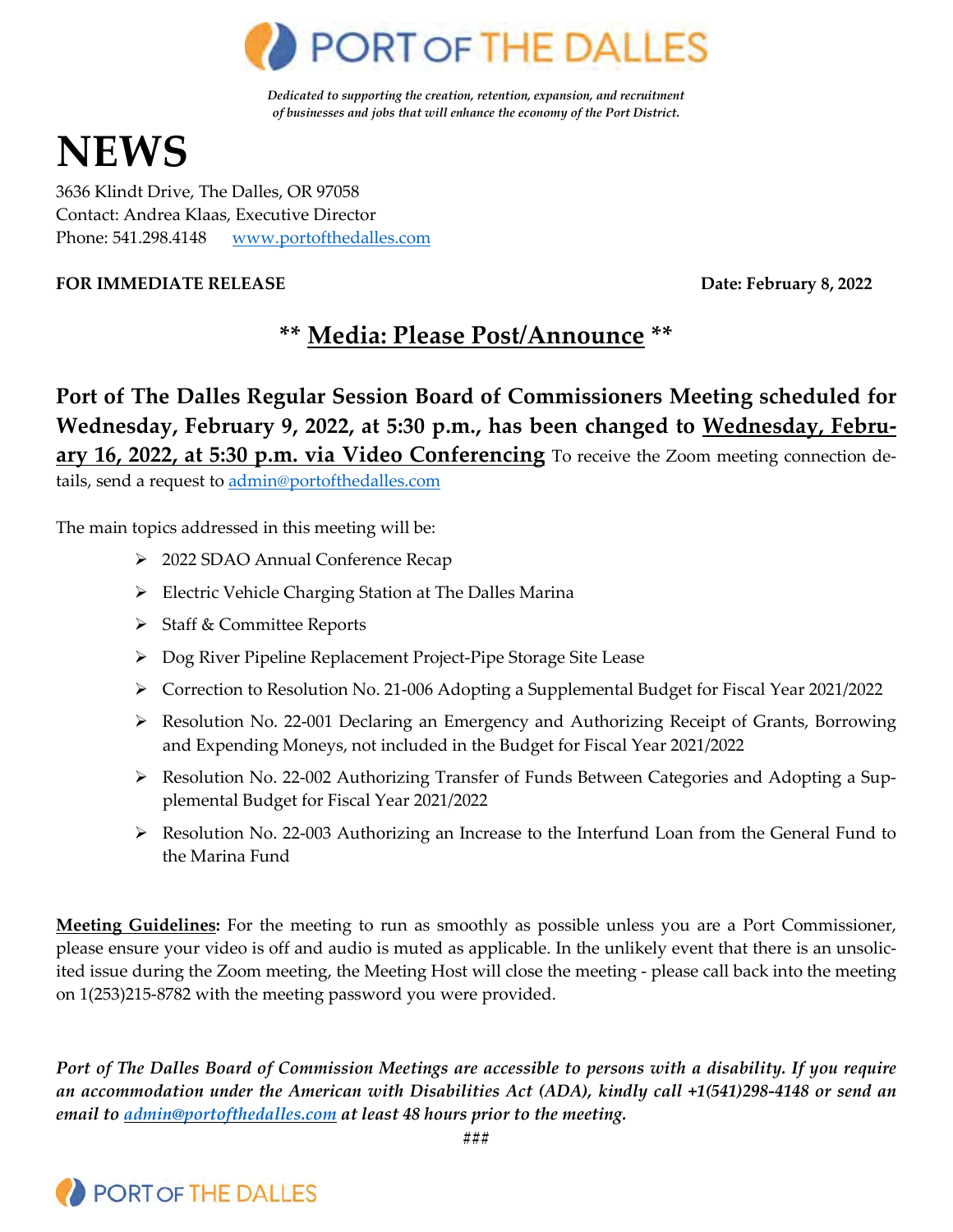

*Dedicated to supporting the creation, retention, expansion, and recruitment of businesses and jobs that will enhance the economy of the Port District.* 

## **PORT COMMISSION REGULAR SESSION MEETING WEDNESDAY, FEBRUARY 16, 2022, 5:30 P.M. VIA VIDEO CONFERENCE**

# **AGENDA**

- **A. ROLL CALL** Executive Assistant Toepke
- **B. PLEDGE OF ALLEGIANCE** Commissioner Weast
- **C. OPEN PUBLIC HEARING: SUPPLMENTAL BUDGET FISCAL YEAR 2021/2022**
- **D. AGENDA CORRECTIONS OR ADDITIONS** Executive Director Klaas
- **E. PUBLIC COMMENT OR QUESTION**

#### **F. UPCOMING MEETINGS/EVENTS**

- February 21, 2022: Presidents Day Office Closed
- February 22, 2022, 12:00 p.m.: Spooky's Pizza: Executive Director Klaas Guest Speaker at The Dalles Lions Club Meeting
- > March 14, 2022, 8:30 a.m.: KIHR Radio with Executive Director Klaas
- **March 16, 2022: Port Commission Regular Session Meeting**

#### **G. DISCUSSION ITEMS**

- 1. 2022 SDAO Annual Conference Recap
- 2. Electric Vehicle Charging Station at The Dalles Marina

#### **H. REPORTS**

- 1. Staff Report Executive Director Klaas
- 2. Committee Reports
	- ▶ Community Outreach Team Commissioner Weast
	- Urban Renewal Commissioner Coburn
	- > Chamber of Commerce Commissioner Griffith
	- ▶ Dufur Commissioner Wallace
	- ▶ Wasco County EDC Executive Assistant Toepke *Did not meet in February, next meeting in March*

#### **I. CLOSE PUBLIC HEARING: SUPPLMENTAL BUDGET FISCAL YEAR 2021/2022**